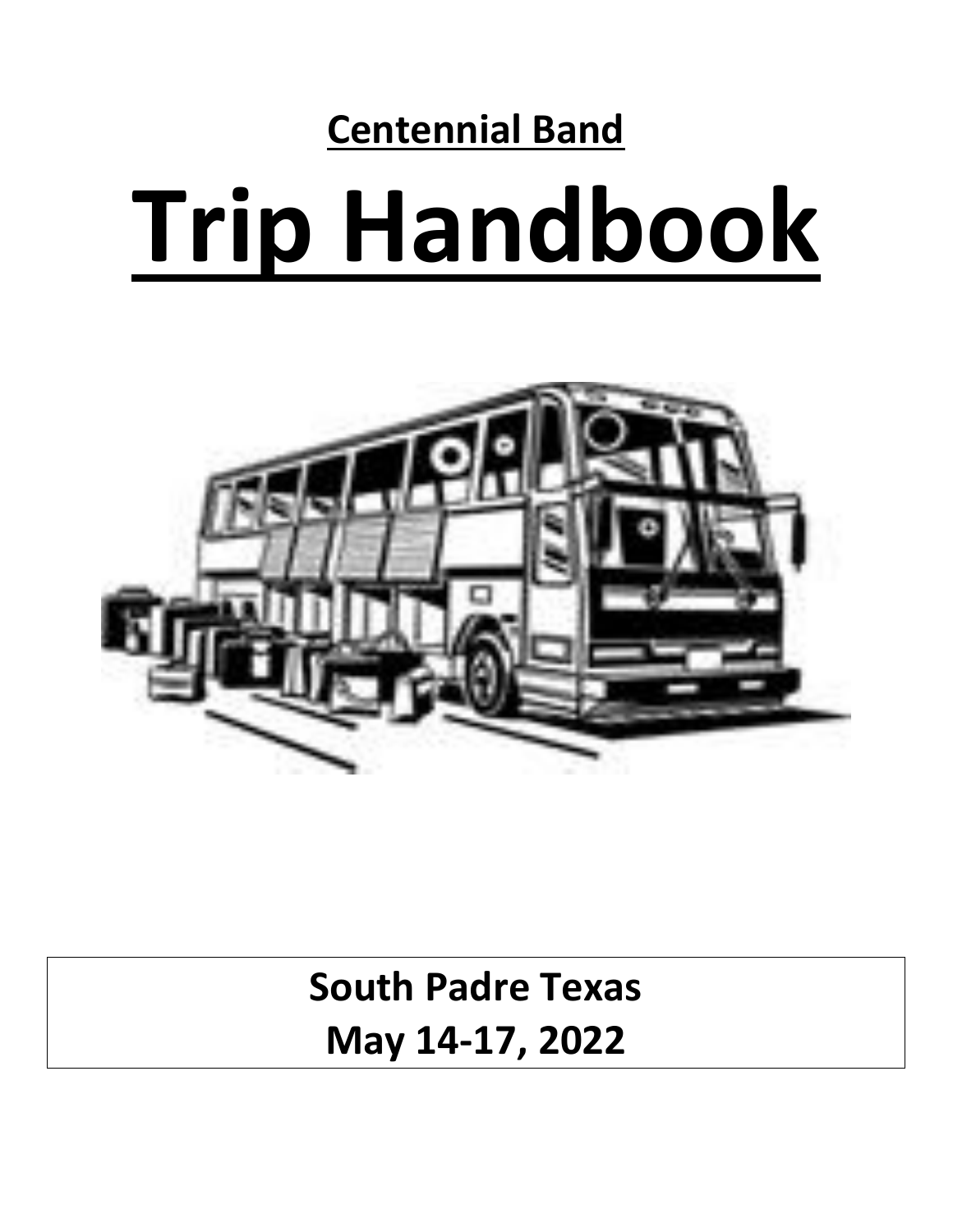**Dear Students & Parents,**

 **We offer a trip annually to our students as a reward for all of the hard work they put in throughout the year. Our students are very dedicated and give up much of their free time in the summer, as well as on afternoons, evenings, and weekends in order to achieve our collective band goals. We are proud of all of our students and we want them to have a great time. It is important though, to remember that going on a trip such as this is a privilege and should be considered as such. We expect our students to conduct themselves as representatives of the Titan Band and Centennial High School.** 

 **This year we are traveling to South Padre, Texas through R and R Travel. Our stay in South Padre will be 3 nights and 4 days. We will depart from Centennial on Saturday, May 14 th and return on Tuesday, May 17th. The students will be treated to time on the beach and condo living with kitchens. The students will also be performing at Milam Park on Saturday.**

 **Please read the enclosed information carefully. It includes expectations for conduct, the itinerary, and job assignments to make our trip a success. The trip is provided as a reward for all the hard work and effort that our students give to our program each year. While it is not a luxury tour, every effort is made to provide students with an exciting, enjoyable, and fun experience with memories for a lifetime.**

 **If you have any specific questions or concerns, please feel free to contact Mr. Rein at reina@friscoisd.org.**

# **Hotel Information:**

**Sunchase IV Condominiums 1000 Padre Boulevard South Padre Island, Texas 78597 800-944-6818**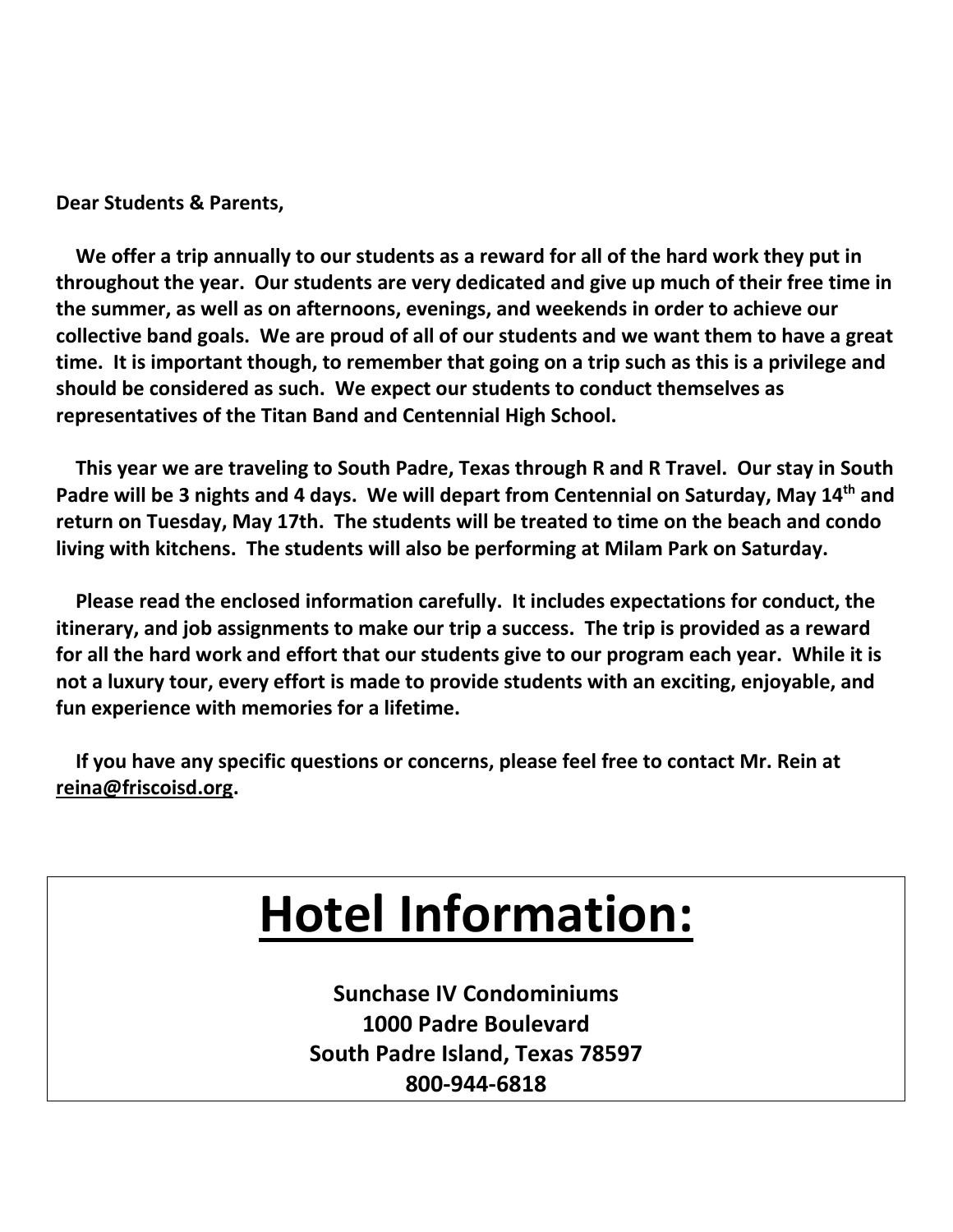# **Expectations for Conduct**

 **We are very proud of the tradition of excellence of the Centennial Band Program. It goes without saying that our expectations for conduct and behavior are extremely high. The directors and chaperones are under a great deal of pressure in being responsible for each student traveling with the group, as well as making sure all travel arrangements are complete, and all necessary instruments and equipment are packed and loaded.**

 **As you know, the actions of each individual are a direct reflection on the entire group. Students and parents should be aware that since this is a school-sponsored activity, all school policies and rules regarding behavior and conduct are in effect. Please read the following guidelines and memorize them. The desire of the band staff is to make the trip as enjoyable and pleasurable as possible for everyone involved while maintaining a high standard of character and professionalism for the CHS Band.**

#### **Rules:**

- **\* Follow all directions of directors and chaperones.**
- **\* Be on time (early) for everything.**
- **\* You are responsible for all personal items (i.e. luggage, money, etc...).**
- **\* All school policies including those regarding smoking, alcohol, and chemical substances are in effect.**
- **\* No student may enter a member of the opposite sex's room at any time for any reason.**

# **Consequences: (at the discretion of the director)**

- **\* Conference with director.**
- **\* Removal from group activities, assigned to chaperone.**
- **\* Student sent home on commercial transportation at parent expense, removal from band program, subject to school disciplinary action.**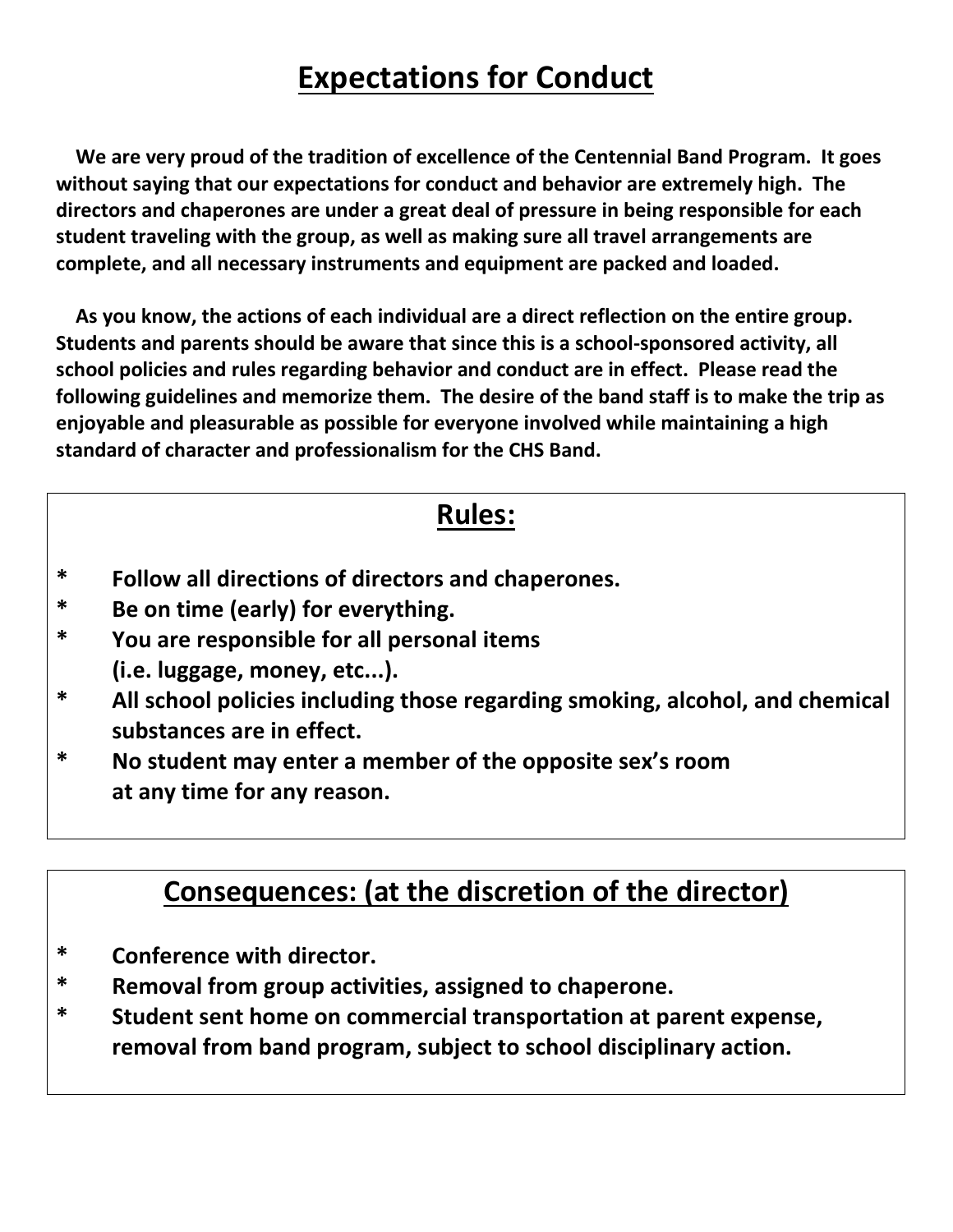# **Necessary Items:**

- **\* You are allowed one large suitcase and a carry-on.**
- **\* Casual clothes…** 
	- **(IE: shorts, t-shirts, sweatshirts, tennis shoes, sandals, etc…).**
- **\* Sunglasses, high UV sunscreen (Very Important!)**
- **\* Aspirin, Tylenol, Aleve, etc... (Medication to be given to medic)**
- **\* A watch that works!**
- **\* Snacks for bus ride.**
- **\* Water, water, water…**

# **Things To Remember:**

- **\* This is not a luxury tour...be flexible with delays or changes to the itinerary.**
- **\* Always conduct yourself with the best interests of the group in mind.**
- **\* Watch out for each other.**
- **\* If there is any sort of problem, contact a director or chaperone immediately.**
- **\* Drink lots and lots of water rather than soft drinks. This is extremely important!**
- **\* Stay away from massive amounts of sugary snacks...eat healthy on this trip.**
- **\* Frequently we are in close proximity, respect the space of others and be courteous.**
- **\* Carry identification with you at all times.**
- **\* Listen carefully for instructions and meeting times.**
- **\* Memorize the itinerary and be early to everything.**
- **\* The buses and rooms are to stay clean! They will be checked!**
- **\* If you run out of \$ see a director immediately. We will help you!!!**
- **\* If you're unsure about whether an activity or action is allowed... Don't Do It!!**